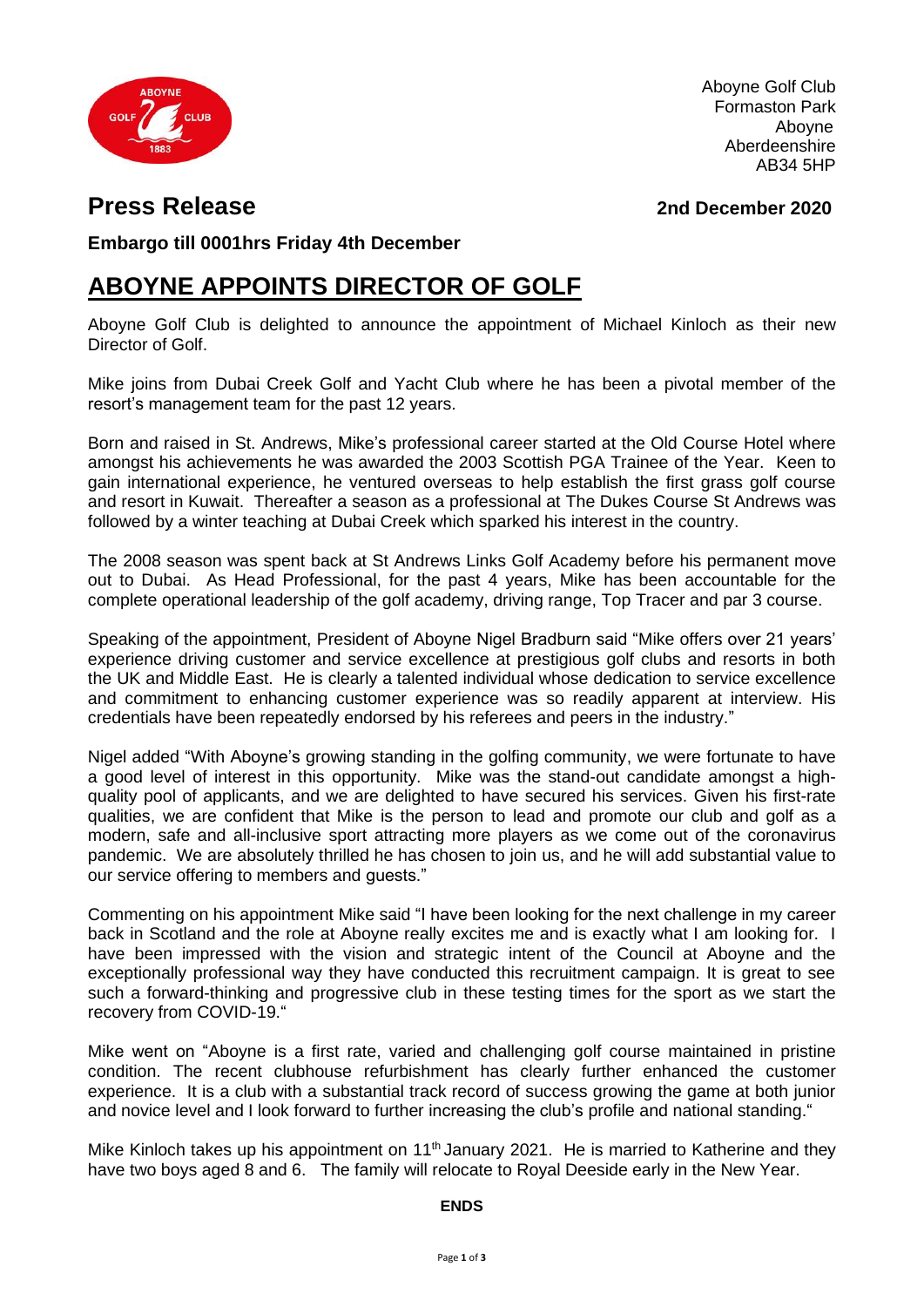### **Contact**

Nigel Bradburn Aboyne Golf Club, Formaston Park, Aboyne Aberdeenshire, AB34 5HP Tel: 013398 86328 Email: marketing@aboynegolfclub.co.uk

### **NOTES TO EDITORS**

### **Aboyne Golf Club - Director of Golf Mike Kinloch**



### **ABOYNE GOLF CLUB**



The oldest club on Royal Deeside, Aboyne was established in 1883 and has won many plaudits as one of the best maintained, varied and challenging inland courses in Scotland. Initially conceived by renowned architect Archie Simpson and laterally extended by celebrated designer Martin